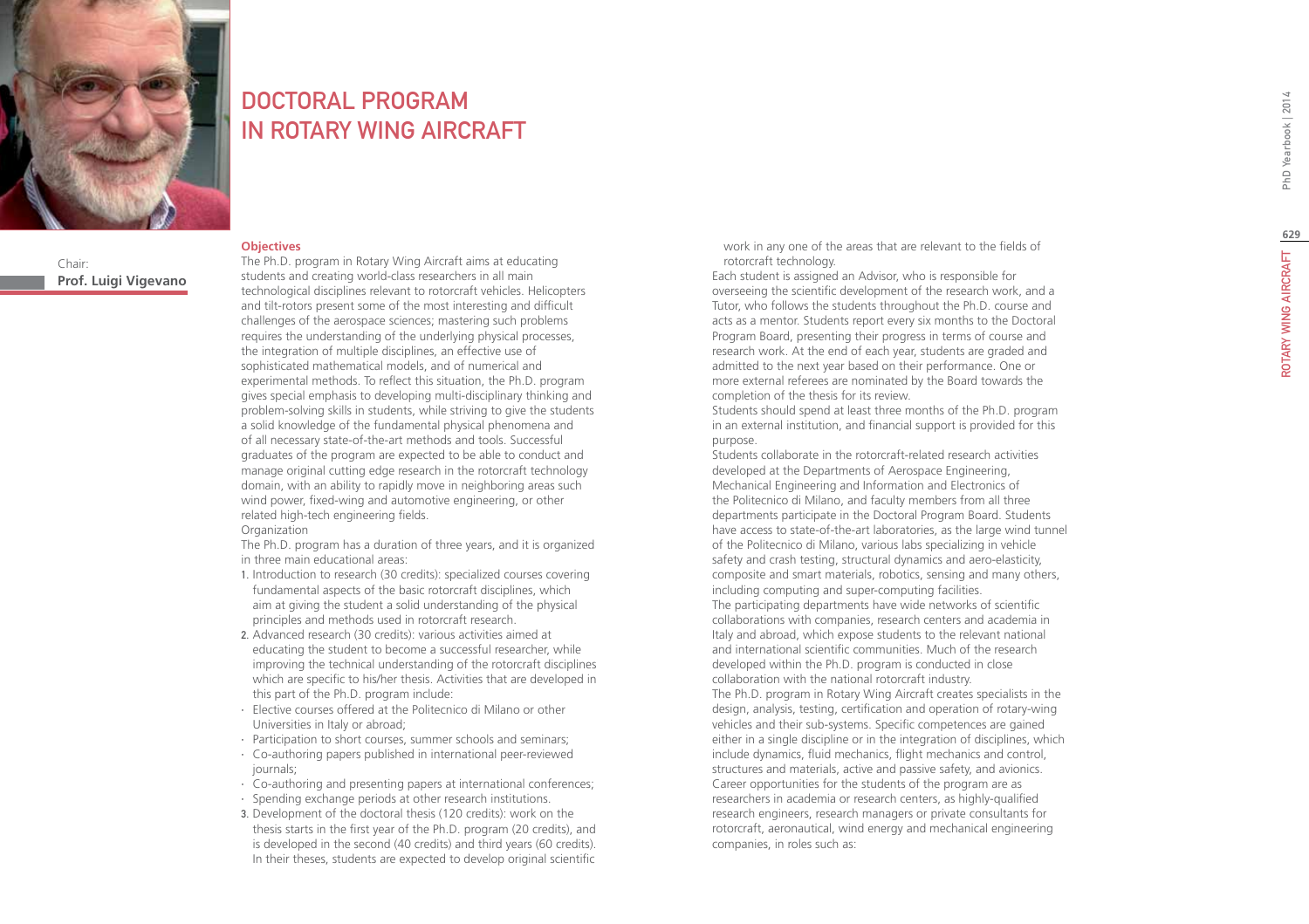**631**Rota ry Wing Air c

- 1. Expert in computational and/or experimental fluid mechanics, capable of developing methods, models, experimental devices and testing procedures for aeronautical applications, in particular for rotors and interacting surfaces;
- 2. Expert in the active and passive control of aerospace structures, with skills in both global and sub-system level design;
- 3. Expert in the control of vibration and noise in rotorcraft and vehicles in general;
- 4. Expert in the dynamics and control of vehicles, including the design and implementation of flight control systems for piloted and autonomous systems;
- 5. Expert in active and passive safety of vehicles, including the design of crashworthy structures, their numerical simulation and experimental testing;
- 6. Expert in the design of rotary-wing systems, with a global vision of the vehicle as an integration of complex sub-systems.

| <b>DOCTORAL PROGRAM BOARD</b> |                                 |
|-------------------------------|---------------------------------|
| Prof Airoldi Alessandro       | Prof Gibertini Giuseppe         |
| Prof Anghileri Marco          | Prof Guardone Alberto           |
| Prof Astori Paolo             | Prof Lavagna Michèle            |
| Prof Bernelli Zazzera Franco  | Prof Mantegazza Paolo           |
| Prof Bisagni Chiara           | Prof Masarati Pierangelo        |
| Prof Bottasso Carlo           | Prof Morandini Marco            |
| Prof Consolati Giovanni       | Prof Quadrio Maurizio           |
| Prof Di Landro Luca           | Prof Quaranta Giuseppe          |
| Prof Dozio Lorenzo            | Prof Quartapelle Procopio Luigi |
| Prof Frezzotti Aldo           | Prof Ricci Sergio               |
| Prof Galfetti Luciano         | Prof Sala Giuseppe              |
| Prof Ghiringhelli Gian Luca   |                                 |

Giorgio Brazzelli, AgustaWestland & Distretto Aerospaziale Lombardo

Matteo Casazza, Leitwind

Massimo Lucchesini, AleniaAermacchi

Marco Molina, SELEX Galileo

Fabio Nannoni, Agustawestland

Franco Ongaro, Estec

### SCHOLARSHIP SPONSORS

AgustaWestland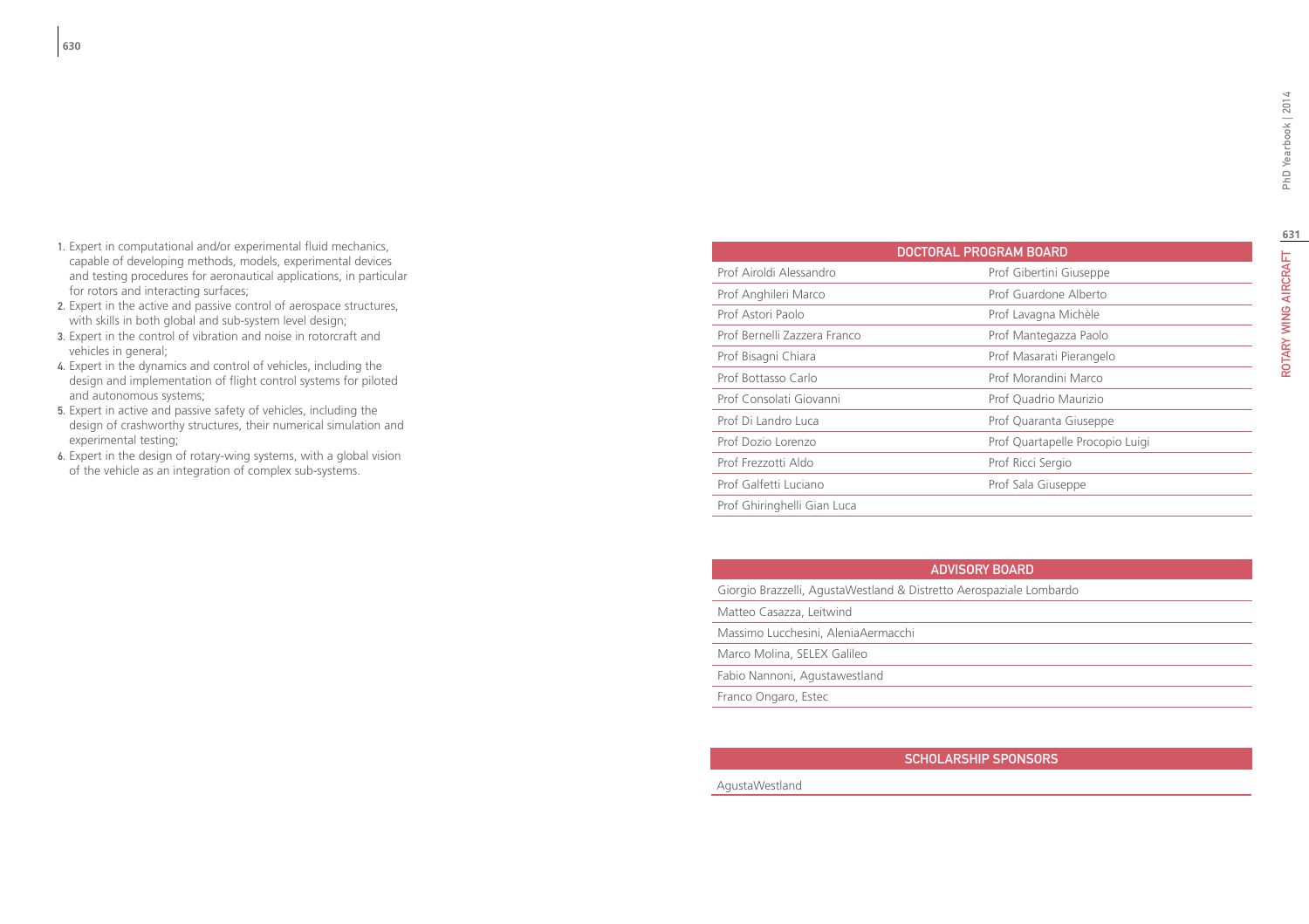# Wing–Rotor Aerodynamic Interaction in Tiltrotor Aircraft

### **Giovanni Droandi -** Supervisor: **Giuseppe Gibertini**

Throughout history, the idea of an aircraft with the capability of Vertical Takeoff and Land-ing (VTOL) attracted the interest of many inventors and designers who proposed numerous solutions characterized by a wide variety of lifting and propulsion devices. An interesting solution is represented by the tiltrotor concept. A tiltrotor is an aircraft that combines the capability tohover, typical of helicopters,with thepossibility to flight in cruise at high speed,like propeller driven aircraft. After about 50 years of research, tiltrotor aircraft are today a reality in the modern rotorcraft scenario combining together the advantages and the peculiarities of helicopters with modern propeller aircraft and representing a concrete possibility to overcome the main limitations of both of them. For these reasons and thanks to their high versatility, tiltrotor aircraft represent nowadays a very attractive compromise for the civil industry. How¬ever, some important limitations are still present in conventional tiltrotor design where the capability to convert from helicopter to aeroplane and vice versa is only given by the tilting rotors. Forinstance,inhelicopter flightmode,thepresenceof thewing undertherotormodifies the rotor wake and is responsible for the loss of rotor performance. Moreover, the interaction

which occurs in helicopter mode between the wing and the rotors negatively affects the lifting capability of the aircraft. In particular, when the rotor wake impinges on the wing surface, an aerodynamic force of approximately 10%- 15% of the rotor thrust is generated on the wing in the opposite direction of thethrust (download). As a consequence, to guarantee acceptable hover performance, large rotors have been adopted on conventional proprotors (XV-15, V-22 Ospray and BA609) however limiting the the last fourteen years the rotor effciency in cruise flight at high speed and preventing the take-off and landing in aeroplane and it has been the subject of mode.

Since the improvement of the performance in aeroplane mode is one of the focus points for future developments of new tiltrotor aircraft, non conventional configuration, as same quite tiltrotor configurations have been investigated during the years in order to preserve the performance in helicopter mode and to overpass the problems of interaction shown by existing tiltrotors. A possible approach to improve the performance in aeroplane mode, i.e. the propulsive effciency of the rotor, the maximum cruise speed reachable, and the aircraft operative range, is to significantly modify the blade shape by reducing the rotor diameter to get a propeller similar to the propeller aircraft ones. This

solution led to the tiltwing concept that has been recently adopted for the development of the European project ERICA (Enhanced Rotorcraft Innovative Concept Achievement). The main characteristic of a tiltwing aircraft is represented by the possibility to tilt the external part of the wing with the rotor, minimizing the wing surface on which the rotor wake strikes. Good hover performance are preserved in this way and the resulting download force on the aircraft is less than 1% of the rotor thrust. During ERICA concept has been studied under several points of view many research projects founded by the European Community. Even if ERICA has been widely studied, many aspects of this non conventional tiltrotor basic aspect of the aerodynamics of wing-rotor interaction, could be investigated more deeply for possible future evolutions of the tiltwing concept. In the present research activity the aerodynamic interaction between wing and rotor on a high-performance tiltwing

aircraft has been investigated. Both experimental and numerical approaches have been used to give a detailed description of the main physical phenomenon related to the interaction between wing and rotor in this kind of aircraft. At the beginning

of the activity, a tiltwing aircraft in the same class of ERICA has been defined. Thanks to its non conventional configuration and due to the tiltwing design, the aircraft had small rotors compared with the span of the wing. It follows that close to the aircraft symmetry plane the wing-rotor and rotor-rotor interferences were rather small and thus an half–model configuration could have been used instead of the full–span one. For this reason, all the studies of this research made use of anhalf-model configuration wherejust onehalf-wing and one rotor were reproduced. Numerical calculations have been adopted to design both the shape of the blade and thewing. Inparticular,the aerodynamic blade design has been performer by means of a multi-objective constrained optimization based on a controlled elitist genetic algorithm. Theoptimizerwasfoundedonthe NSGA-II (Non-dominated Sorting Genetic AlgorithmII) and embedded a simple BEMT (Blade Element Momentum Theory) aerodynamic solver to evaluate the blade performance. Afterwards high accuracy calculations have been carried out on the resulting blade making useof the CFD (Computational Fluid Dynamics) codeROSITA (ROtorcraft Software ITAly)to verify its performance and to refine the shape of the tip which has been modified to reduce power losses due to onset of compressibility effects. In order to define the wing layout, the span of the tilting portion of the half-wing has been defined minimizing the drag force that raises on the half-wing in helicopter mode when the rotor wake impinges



**1. Experimental test rig for hovering tests in the open test section of the Politecnico di Milano Large Wind Tunnel.** 

on it. CFD calculations have been used to define the position of the tilt section along the span of the half–wing and an estimation of the wing download force has been done numerically at fullscale. Once the aircraft design was concluded, a 0.25 scaled wind tunnel half-model has been designed and manufactured to study the hovering condition in helicopter mode flight. The experimental test rig, reported in Figure 1 has been designed to test different wing configurations and different wing positions with respect to the rotor hub. The test rig consisted of two main componentsthat werethe rotor and the half–wing with animageplane. With the aim to measure the rotor and the wing loads separately, the two main systems were not linked one to the other. The systems have been designed to test both the isolated rotor and the aircraft half–model. A four–bladed fully articulated rotor hub was placed over an instrumented pylon and was powered by an hydraulic motor. The thrust given by the rotor has been measured by an holed six-component strain gauge balance located under the rotor hub while the torque has been measured by an instrumented

holed shaft directly linked to the rotor hub shaft. During the experimental tests, the nominal rotational speed of the rotor, which rotates in anti-clockwise direction, was  $n = 1120$  rpm. The tip Mach number was 0.32 which corresponds to 1/2 the tip Mach number of full-scale aircraft at design point in hover. The wing, that was mounted on an independent traversing system, was linearly tapered and untwisted. Forces and moments on the wing have been measured by a seven-component strain gauge balance located at the wing root. The test rig was used to produce a extensive experimental database which allowed to well describe the flow field and the performance of the aircraft, as well as to offer the possibility to validate CFD codes. Since in hover the interaction between the rotor and the wing is very complex, force measurements may give only partial information about the phenomena related to this non conventional configuration. Therefore, the hover flight condition has been analysed also making use of an extensive PIV (Particle Image Velocimetry) measurement campaign.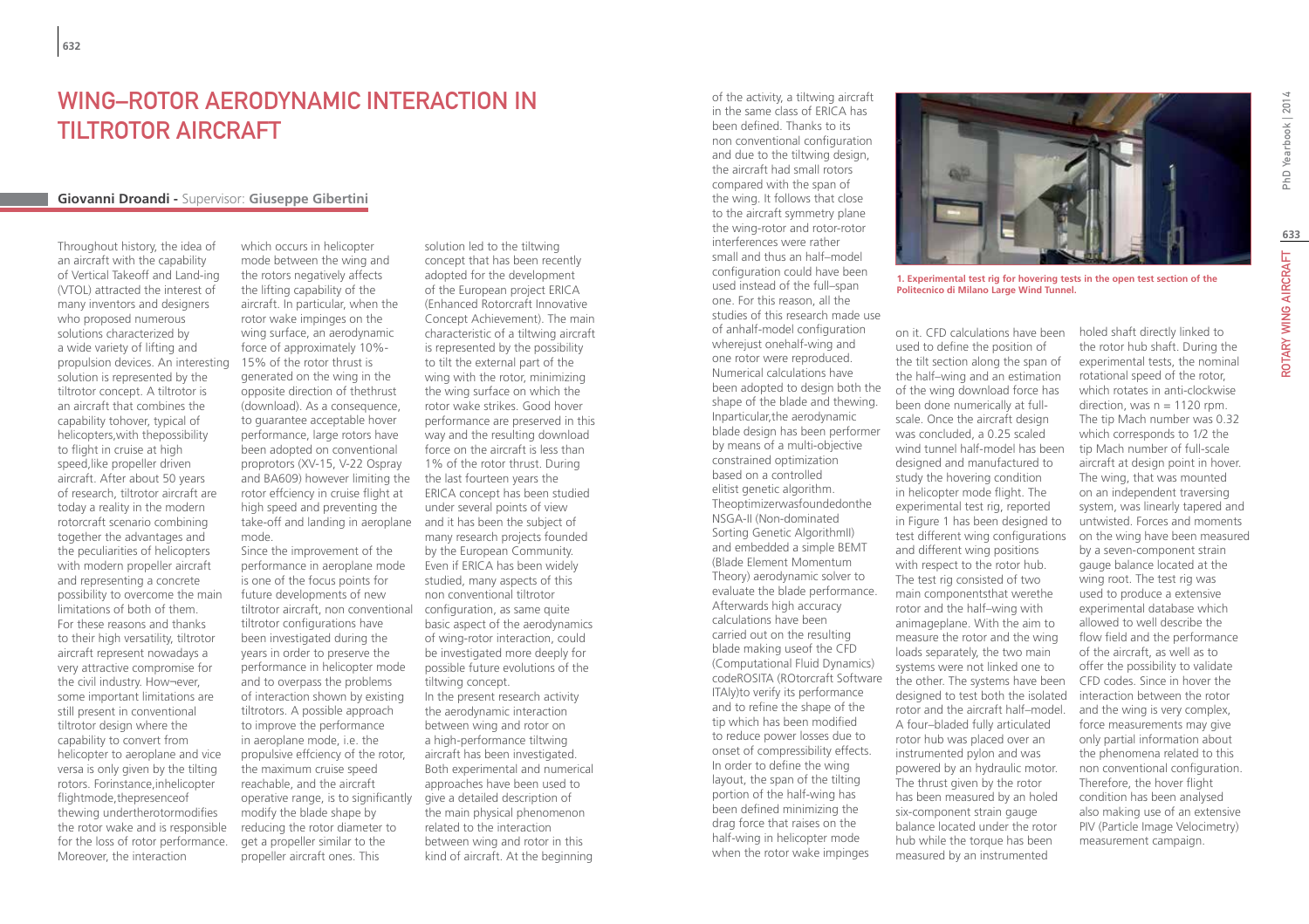# investigation of mechanical behavior of materials finalized to improve numerical analyses of damage on aircraft structures

for the aerospace industries,

### **Andrea Gilioli -** Supervisor: **Prof. Marco Giglio**

Nowadays, structural numerical simulations are common and commercial Finite Element software allow to reproduce even very complex fracture phenomena. From a common point of view, such technological progress is obviously positive, but on the other hand, the existence of user-friendly software, is at the same time source of several possible issues. Indeed, even without a full understanding of the problem theory background, it is quite easy to perform simulations. However, the obtained results could be misconceived and they could potentially lead to severe design errors. The most common disregarded aspect in numerical analysis concerns the material calibration, even though this element is always present in every structural simulation. Very often for usual numerical applications, the importance of material modelling is forgot, and designers just blind trust literature material data. This approach is reasonable for common industrial applications, when the reduction of timeconsuming activities is a priority. However, for some critical components, a very high numerical accuracy level is required. Such components are especially the ones whose fracture could lead to severe safety issues. Examples of these applications are common

where safety is a priority task. Besides, vehicles like aircrafts or helicopters are not mass products, so the adoption of a more time consuming and accurate material calibration is feasible, only marginally affecting the final price. In the present thesis, a complete methodology has been developed in order to demonstrate how is possible to manage a finite element analysis of an aircraft component, starting from the material calibration, up to the final validation in a complex load scenario. Among all the possible load cases, impact has been chosen as a relevant example. The idea is to calibrate the mechanical properties of the material, starting from simple tests, validate them in standard applications, and finally apply such calibration in complex impact simulations. Specifically, the thesis deals with the characterization of the mechanical behavior of sandwich with sandwich panels and it panels adopted as helicopter frames, and the characterization of thin walled shafts, which are part of the tail transmission of a helicopter. To be more specific, the tested structure are sandwich panels with aluminum skin and Nomex honeycomb core and Al6061-T6 aluminum alloy shafts. Each of these components has been tested



**1. a) Sandwich panels after the three point bending test b) Aluminum shaft after the ballistic impact test**

in a realistic load framework: sandwich panels have been examined investigating low velocity impacts, which is a reasonable load condition for helicopter frames (take off\ landing debris, hailstones, bird impacts) whilst the transmission shaft has been tested by means of a ballistic impact, which is the most critical impact scenario for such components.

The thesis can be divided into two parts. The first one deals consists into a comprehensive experimental/numerical program, aimed at the description in detail of the mechanical behavior of sandwich panels for a wide range of applications (from flatwise compression test up to low velocity impact and three points bending test). The mechanical behavior of the material has been assessed

through experimental/numerical comparisons based on simple tests (such as the flatwise compression one) and finally, the same numerical model has been exploited to describe low velocity impacts. The developed model belongs to the category of the micromechanical ones. This means that each honeycomb core cell has been reproduced adopting a geometry very close to the real one. The consequence of this approach is a very heavy model but at the same time able to reproduce with an impressive accuracy, the real behavior of the sandwich panels core. This has led to obtain a very good similarity between the numerical and experimental damage shape of low velocity impacted panels. The first part of the thesis offers also peculiar findings regarding the evaluation of the residual structural integrity of sandwich panels after low velocity impacts. Indeed, through an experimental compression after impact (CAI) program, the residual strength of damaged panels has been investigated and applying statistical methods, the most important factors influencing the strength of the panel have been highlighted. The second part of the thesis

deals with the material calibration of an Al6061-T6 aluminum alloy. Two different phenomenological ductile damage criteria have been



#### **2. a) Sandwich panels after the low velocity impact test b) Numerical model of the low velocity impact test**

calibrated: the Bao-Wierzbicki and the Modified Mohr-Coulomb. Material data have been acquired through an experimental program based on uni and multi-axial test on round and notched specimen. All the test have been numerically reproduced, and by means of numerical models, it has been possible to calibrate the damage criteria. The validation of the material model has been done on the base of a series of different applications including tensile test on dogbone specimen, tensile test on a specimen cut from a thin wall tube, the reproduction of a fracture toughness test and finally the simulation of a ballistic impact test on a section of a helicopter transmission. The material model demonstrates its accuracy for all the different load cases. In particular, concerning

PhD Yearbook | 2014

Rota

**3. Numerical reproduction of the ballistic impact on the aluminum shaft at two different instants**

time 0.056ms

time 0.13ms

the high velocity impact, a high similarity in the reproduction of the damage and an impressive estimation of the residual speed of the bullet have been obtained. Finally, the thesis demonstrates the potential of a well-applied virtual test methodology, which can reduce experimental, difficult, expensive and timeconsuming tests, replacing them with numerical, more controllable and cheaper models. The key aspect of the entire virtual test approach is the initial very accurate material calibration, based on relatively simple tests, followed by the validation of the goodness of the model, applying the calibration to much more different and complex load cases compared with the ones adopted for the calibration.